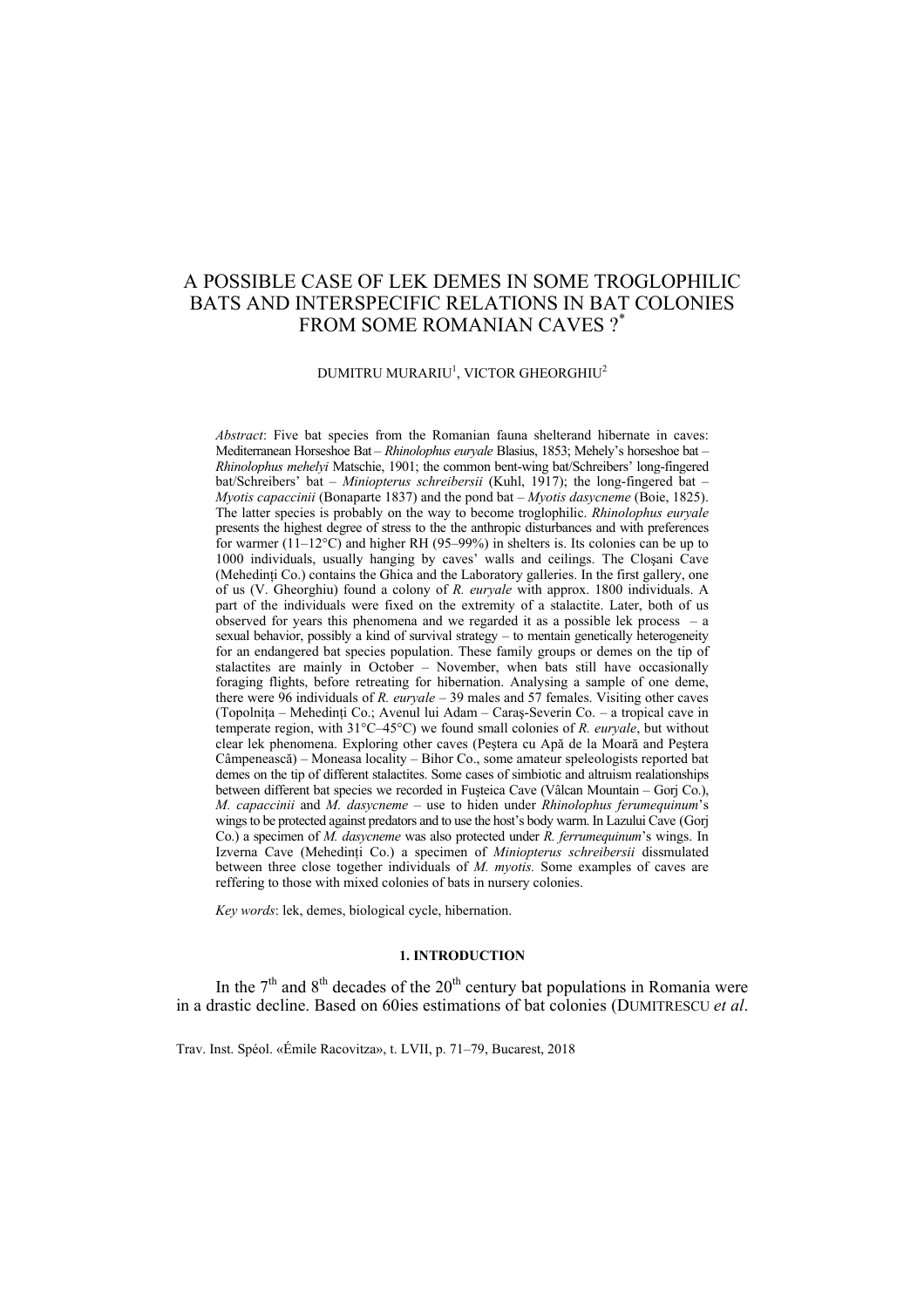1962–1963), after 1990, scientists from the "Emile Racovitza" Institute of Speleology started a new programe of inventory, mainly of bat populations from the underground shelters. This programe was continued after 2000, in cooperation with scientists from the "Grigore Antipa" National Museum of Natural History in Bucharest. Thus, the first common survey studied the possibilities to protect and preserve the caves with bats from South-Western Carpathians. The survey was included in the first LIFE 00 NAT/RO/7187 project, cofinanced by the European Union.

Partners in this project were also scientists from the Subterranean Diving and Exploration Group (GESS) and from the Green Cross Romania, as project coordinators.

To protect the chiroptera fauna in Romania there were selected eight important underground refuges, with large nursery and hibernating colonies of bats: Sfântul Grigore Decapolitul Cave from Bistriţa Monastery (Vâlcea Co.); Polovraci Cave (Gorj Co.); Closani Cave (Mehedinti Co.); Izverna Cave (Mehedinti Co.); Cave Epuran (Mehedinţi CO.); Cave Topolniţa (Mehedinţi Co.); Adam's Aven (Caraş-Severin Co.); Gura Ponicovei Cave, or Liliecilor Cave (Caraş-Severin Co.).

Besides these eight caves, the team of scientists selected other 10 caves, also with large bat colonies to be monitored, but without taking special measures to protect them. Both the quantitative and the qualitative evolution of bat populations were surveyed in the protected caves, compared with results from unprotected caves like the following: Muierii Cave (Gorj Co.), Fuşteica Cave (Izvarna locality – Gorj Co.), Bulba Cave (Mehedinti Co.), Liliecilor Cave (Cheile Sohodolului – Runcu locality, Gorj Co.), Podul lui Dumnezeu Cave, (Ponoarele locality - Mehedinți Co.), Izverna Cave (Mehedinţi Co.), Hoţilor Cave (Caraş-Severin Co.); Gaura Ungurului Cave (Herculane locality – Caraş-Severin Co.), Gaura cu Muscă (Moldova Nouă locality – Caraş-Severin Co.), Padina Matei Cave (Hunedoara Co.), Ciclovina Uscată Cave (Mehedinţi Co.).

Taking into account the bat's biological cycle, the monitored caves were visited 3–4 times/year.

In three years of observations, an important data base on bat dynamics was realized.

## **2. CLOŞANI CAVE CASE STUDIES**

In the Romanian fauna, there are four bat species recognized as being troglophilic with preferred habitats, both for nursery and hibernating colonies (DECU *et al*., 2003), in the underground shelters: Mediterranean Horseshoe Bat – *Rhinolophus euryale* Blasius, 1853; Mehely's horseshoe bat – *Rhinolophus mehelyi*  Matschie, 1901; the common bent-wing bat or Schreibers' long-fingered bat, or Schreibers' bat – *Miniopterus schreibersii* (Kuhl, 1917) and the long-fingered bat – *Myotis capaccinii* (Bonaparte 1837).

Beside these four species, the pond bat – *Myotis dasycneme* (Boie, 1825), could be included astroglophilic . Based on our field observations, the individuals of this species are on the way of adapting to the underground habitats, as *Myotis*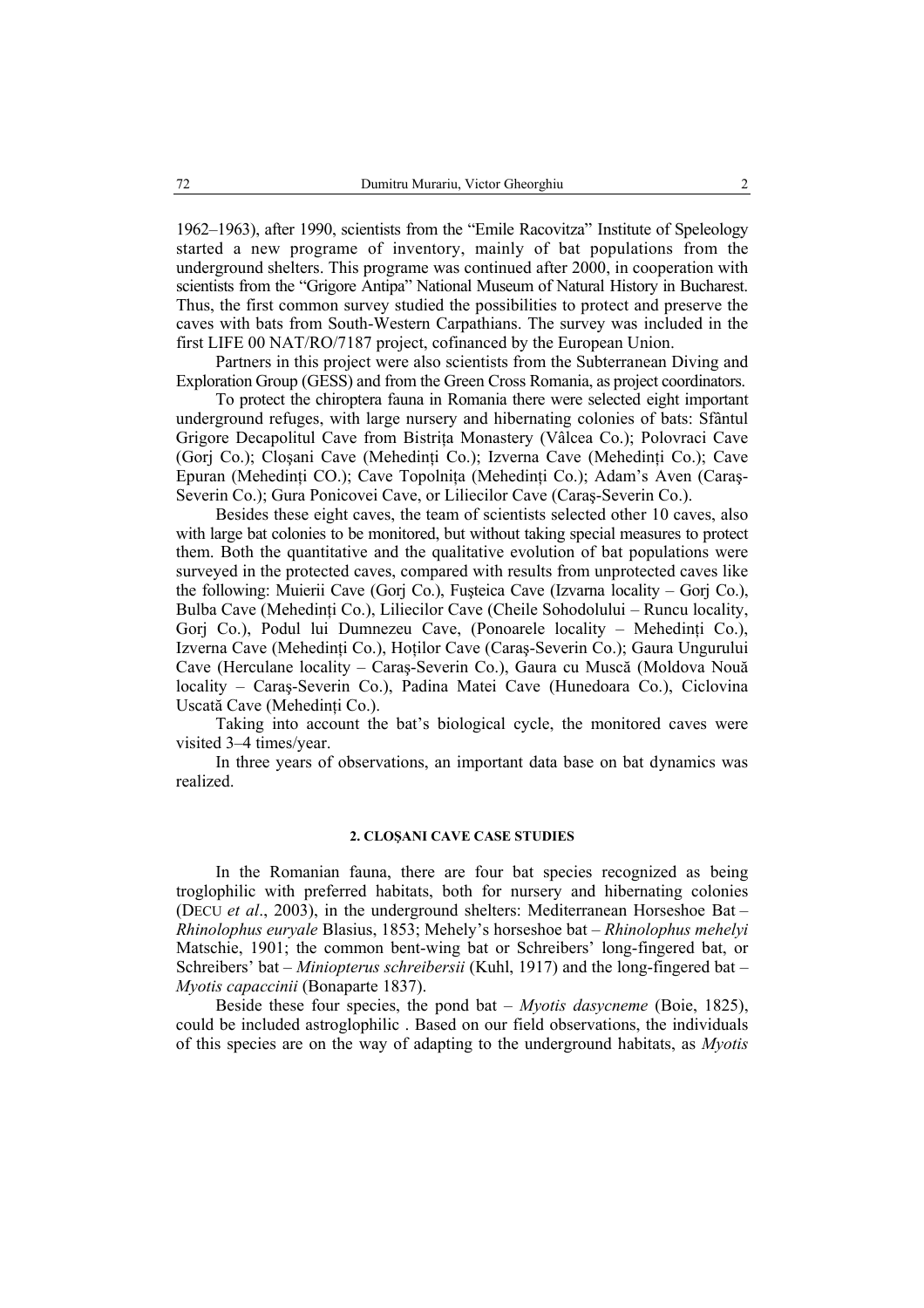*capaccinii* has done. Troglophilic bats are very sensitive to any disturbances and especially to the anthropic pressure.

Between the mentioned cavernicolous bat species, *Rhinolophus euryale*  Blasius, 1853 is showing the highest degree of stress to any contact with people or with human activities.

Collecting during the night with an entomological net a specimen of *R. euryale*  and trying to take it out from the net, it can die because of stress. This is why nets must be frequently controlled and eventually *R. euryale* shoud be immediately released with special care.

Individuals of both sexes and of different ages of *R. euryale* are preferring warm caves, with a temparature of aprox. 12°C. They use to stay grouped either on the ceiling or on cave's walls (Fig. 1 and Fig. 2). The relative humidity in cave must be high, between 90–95%.

In the hibernating period, they form groups of up to 1000 individuals. In many cases these large colonies are mixed with other bat species like *Miniopterus schreibersii, Rhinolophus blasii* Peters, 1866, *R. hipposideros* Bechstein, 1800, *R. ferrumequinum Schreber*, 1774, *Myotis myotis* Borkhausen, 1797, *M. blythii* Tomes, 1857, *M. capaccinii* Bonaparte, 1837, *M. emarginatus* Geofroy, 1806). We never found individuals of *R. euryale* in these mixed colonies. It is known that generally individuals of rhinolophid species, even when grouped, they are not close and don't touch each other (Fig. 1 and Fig. 2).



Fig. 1. – left and Fig. 2. – right: Hibernating colonies of individuals of *Rhinolophus euryale*, in "Ghica" Gallery inside Cloşani Cave.

In February 1995 we visited Cloşani Cave together with our colleague Dumitru Pegulescu and surprisingly, in each galleries (Ghica and Laboratories) we observed a huge colony of Chiroptera.

This is surprising, as such large bat population have not been previously reported from this location.

This could be because the seasonally visits of speleologists were only in summer and never in winter. Gheorghiu *et al*. (2001) estimated the population between 1,500–2,000 individuals.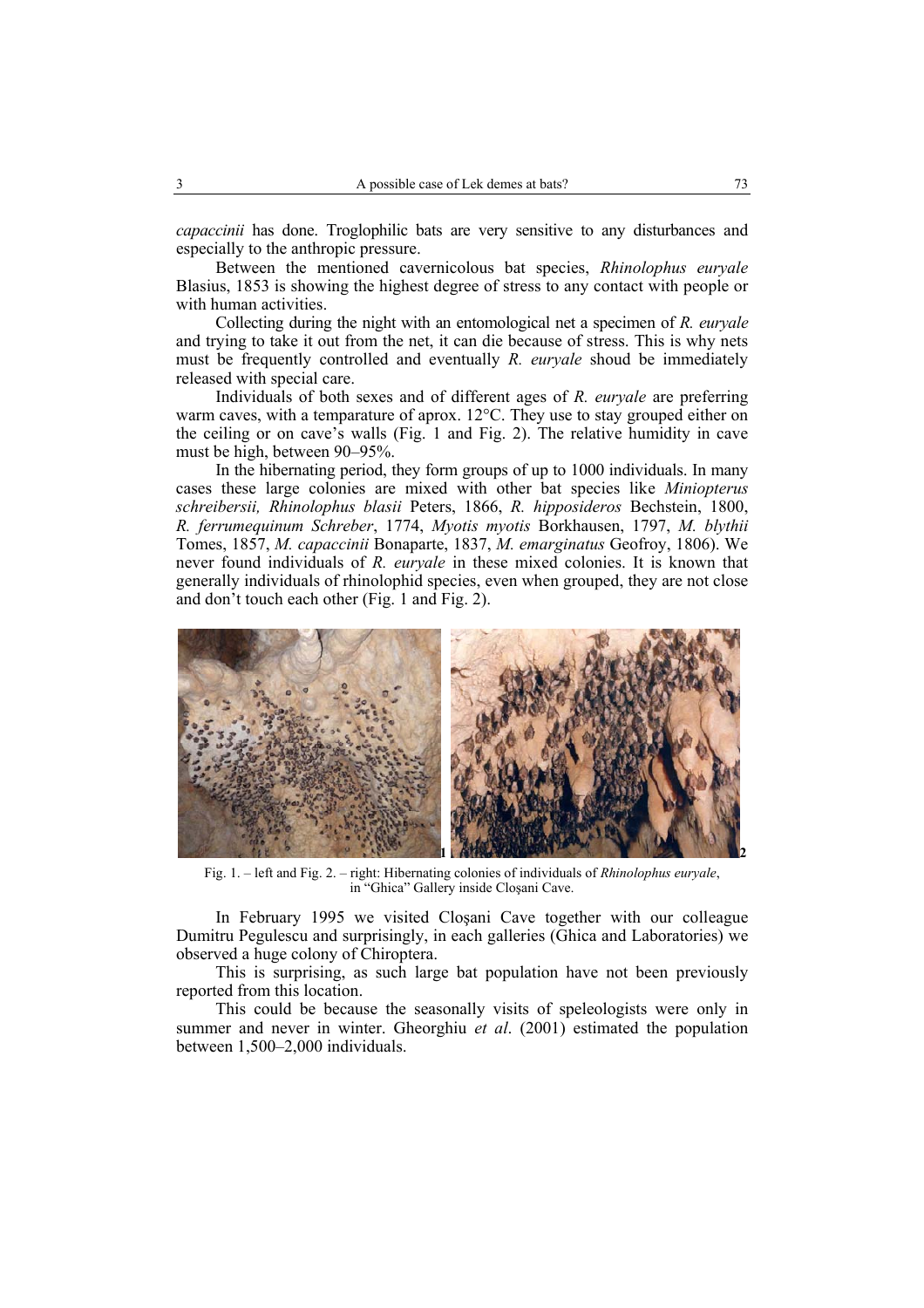Durring our winter visit, we estimated 500 individuals of *R.* f*errumequinum* spread all along the Laboratories Gallery (Fig. 4) and several tenths of *R. hipposideros, R. blasii*, *Myotis myotis* and *M. blythii*.



Fig. 3. Cloşani Cave with the main areas hosting hibernating bat colonies in winter 1994–1995 (With additional information from BLEAHU *et al*., 1976).

In Ghica Gallery (Fig. 3, down) there was a colony of approximatelly 1800 individuals, almost exclusively of *R. euryale.* Registered temperature and RH along three years allowed us to explain why *R. euryale* was present only in Ghica Gallery. If RH was almost the same all over the year, in the entire cave, the yearly mean temperature was somewhat higher (10.9–11.1°C) in the Ghica Gallery than in the Laboratory Gallery, with yearly mean temperature of 10.7–10.9°C. Water temperature, limestone walls and air temparture are equal and RH is 98–99% all over the year. Over the winter, as the limestone wall (as a thermic condensator) losses the heat from the entrance in gallery, bats move toward the deeper rooms – as far as possible from the entrance.

During our first visit along Ghica Gallery, we observed on a extremity of a stalactite a globular shape of crowded bats (Figs. 6 and 7). Lighting that formation, bats spread out in other neighbouring, darker places.

This phenomenon of grouping together many individuals on the extremity of the stalactite, was in our attention for several years, checking if this phenomenon repeated and if it happened in the above mentioned monitored caves.

Every year, the agglomeration of bats on the extremity of stalactites are more frequently in the first period (October–November) when bats prepare for hibernation, when they still are continuing their foraging flights after sunset, if the temperature is positive. We also observed that foraging flights are restarting in February– March, when also outside temperature is positive (at least  $+4^{\circ}C$ ) in the first part of the night.

These foraging flights are necessary to supplement the bats energetic resources, partly consumed during the mating period inside the cave.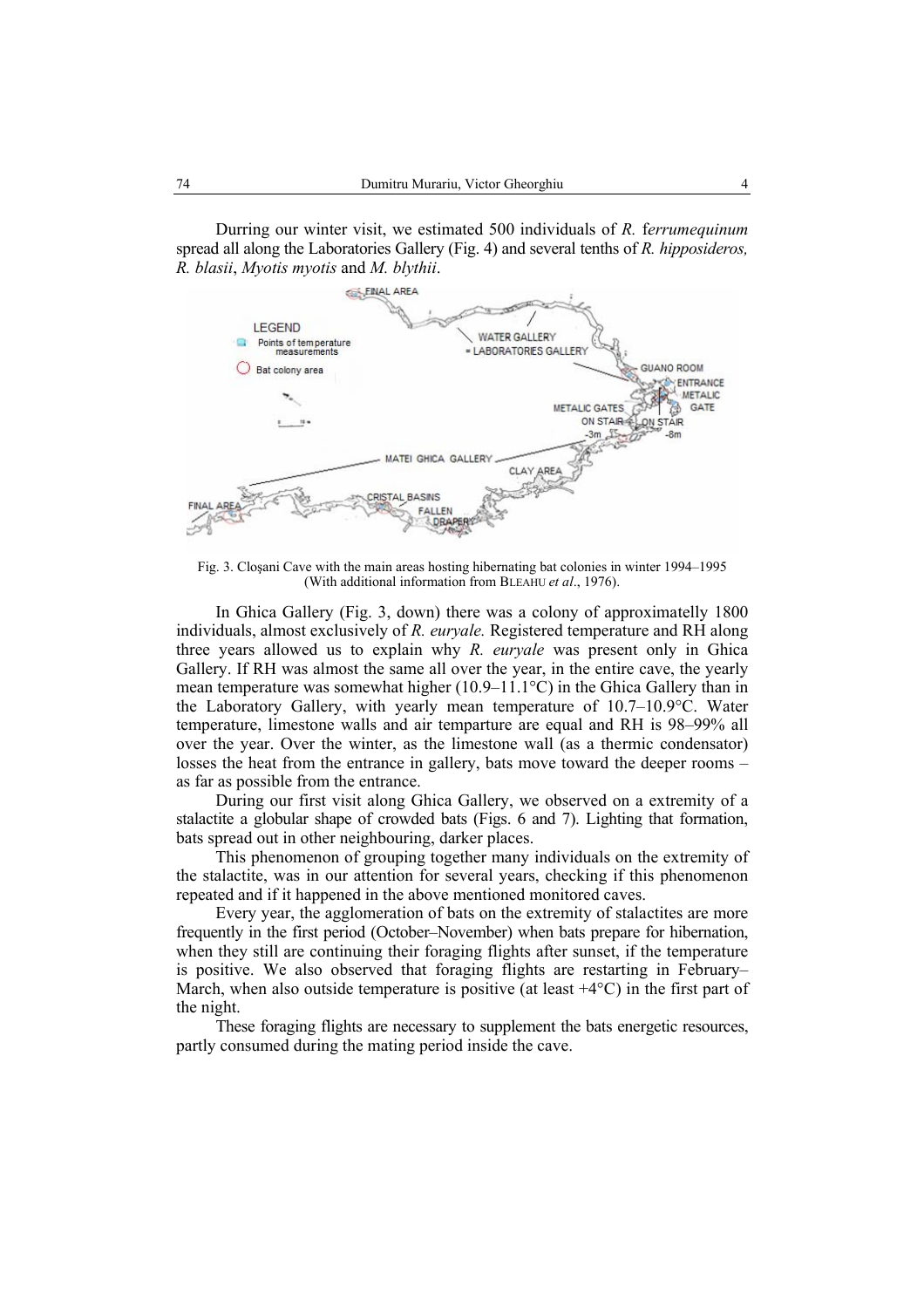

Fig. 4. *Rhinolophus ferumequinum* from "Ghica" Gallery spread along the Laboratories Gallery, up to End Room.

Fig. 5. Groups of bats on the ceiling.

To identify the bat species, we examined one specimen from a group of 96, captured with an adapted entomological net (Fig. 5). The entire group was composed exclusively of *R. euryale*. Between them, 39 individuals were males and 57 females. We repeated identifications with same results.

This behaviour of grouping of *R. euryale* on the extremity of stalactites we explained as a possible "*lek*" phenomena – a sexual behaviour, possibly a kind of survival strategy – to maintain genetically heterogeneity for an endangered bat species. The word is from Sweden *leka* = to move faster, to play, to hop, to sing. The lek phenomenon was already reported for some other mammal species.

Bats are heaping up mostly in October, but occasionally adults are continuing to mate over the hibernating period. Young individuals (up to two years) in a colony are approximately 1/3 and are not disturbing from hibernation (Gheorghiu and Murariu, 2006).

The size of an agglomeration on the extremity of stalactites in Ghica Gallery from Cloşani Cave is not larger than a basketball (Figs. 6–11 and Figs. 7–12).

In the breeding period, bats are in a permanent movement and bustle. More, due to the human presence, the group is spreading out in more quiet and darker places, setting on the extremities of other stalactites (Fig. 13).

All stalactites with groups of bats are black because of urine pheromones absorbed in limestone structures. Those pheromones are important messages for adult individuals.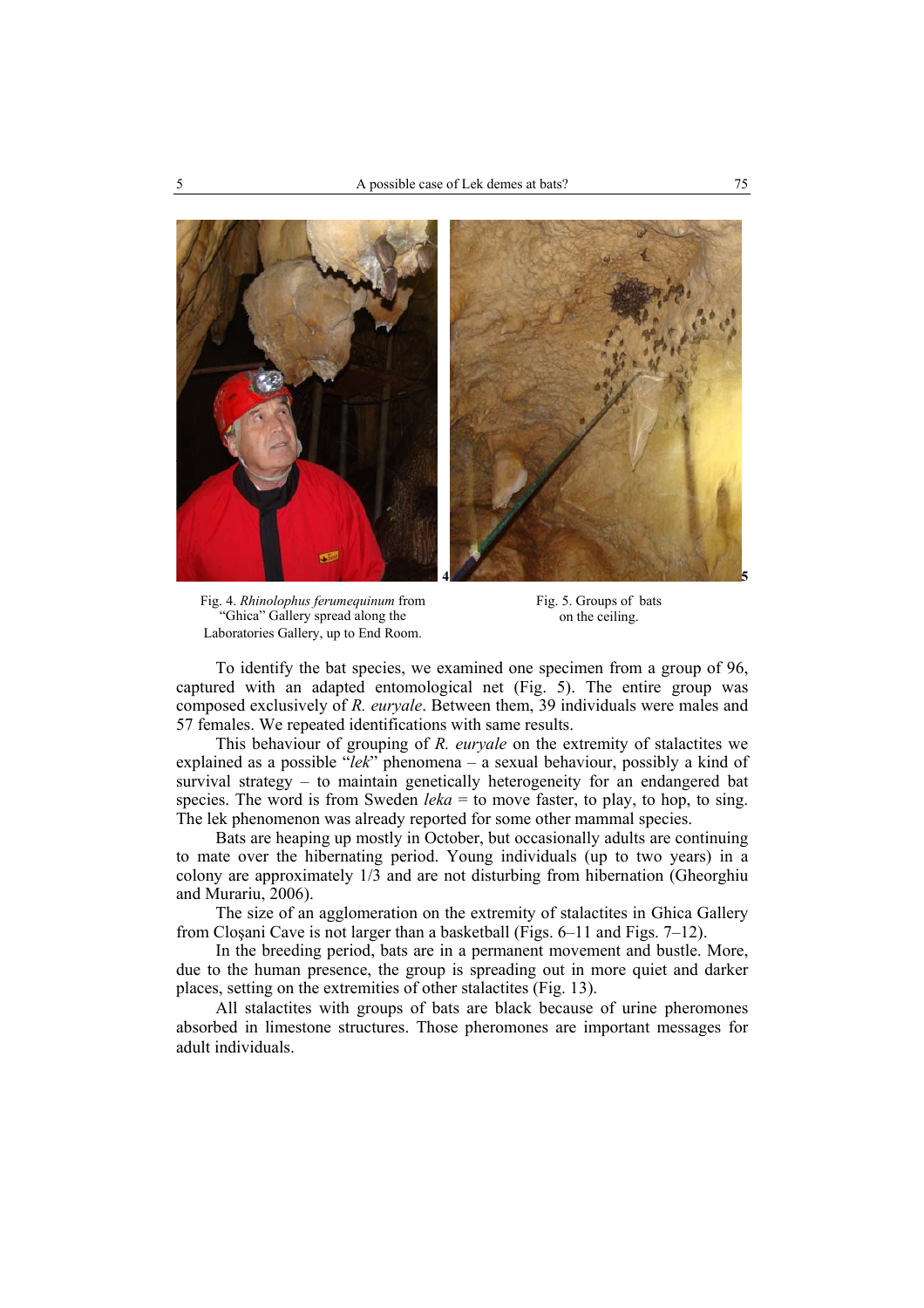

Figs. 6, 8, 10, 11. Globular group of mating *R. euryale* bats in Closani Cave. Figs. 7, 9, 12. Stalactite support with black extremity, due to the impregnation with pheromonal secretions.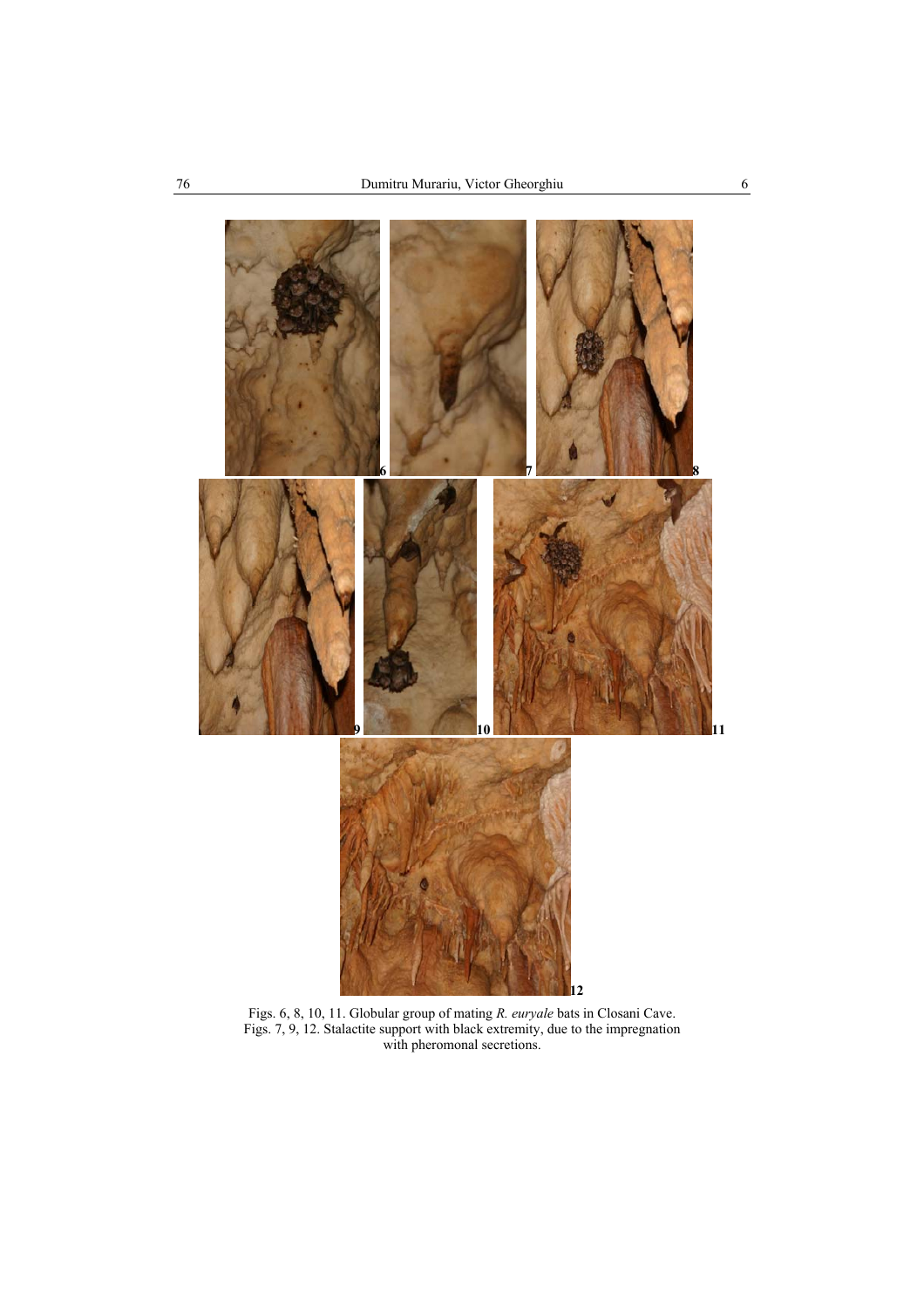

Fig. 13. Globular groups of *R. euryale*, fixed on ceiling protuberances along "Ghica" Gallery in Closani Cave*.* 

To identify the species based on ultrasounds, we used a Bat detector BATBOZ DUET. For *R. euryale* we found the constant frequency of 102 kHz – with clear sound and Doppler effect We also observed that in red light, bats do not release ultrasounds, and they are in so called "blind flight", sometimes for relatively long distances.

# **OTHER INVESTGATED CAVES**

Monitoring *R. euryale* individuals in other underground sites from South-Western Carpathians, we found the largest nursery colony in "Avenul lui Adam" – the only cave in the Palaearctic Region with tropical conditions (Fig. 14). The yearly mean temperature is about 31°C, but in the "Galeria cu Aburi" (Steams Gallery) can be up to 45°C (POVARĂ *et al*., 1972).

The nursery colonies in this pothole consist of more than 15,000 bats and the colony of *R. euryale* alone was estimated to about 5000 individuals.

Fortunately in last two decades, the bat population in Avenul lui Adam doubled. On 28 of May 1992 we observed an increasing number of individuals in the nursery colony of *R. euryale* too. This species was observed in Guano Room, both on cave walls and on its ceiling. At the end of "Ghica" Gallery they were on the walls, juveniles of *R. euryale*, still without fur, like in a crèche.

Due to the high temperature of the Avenul lui Adam, the bats do not remain here for hibernating and therefore we didn't observe here something suggesting the lek phenomenon for individuals of *R. euryale*, as we mentioned for Closani Cave.

We identified another nursery colony of *R. euryale* in Topolnita Cave (Mehedinţi Co.). Bats formed the colony on the ceiling of the gallery at about 40 m distance from the entrance.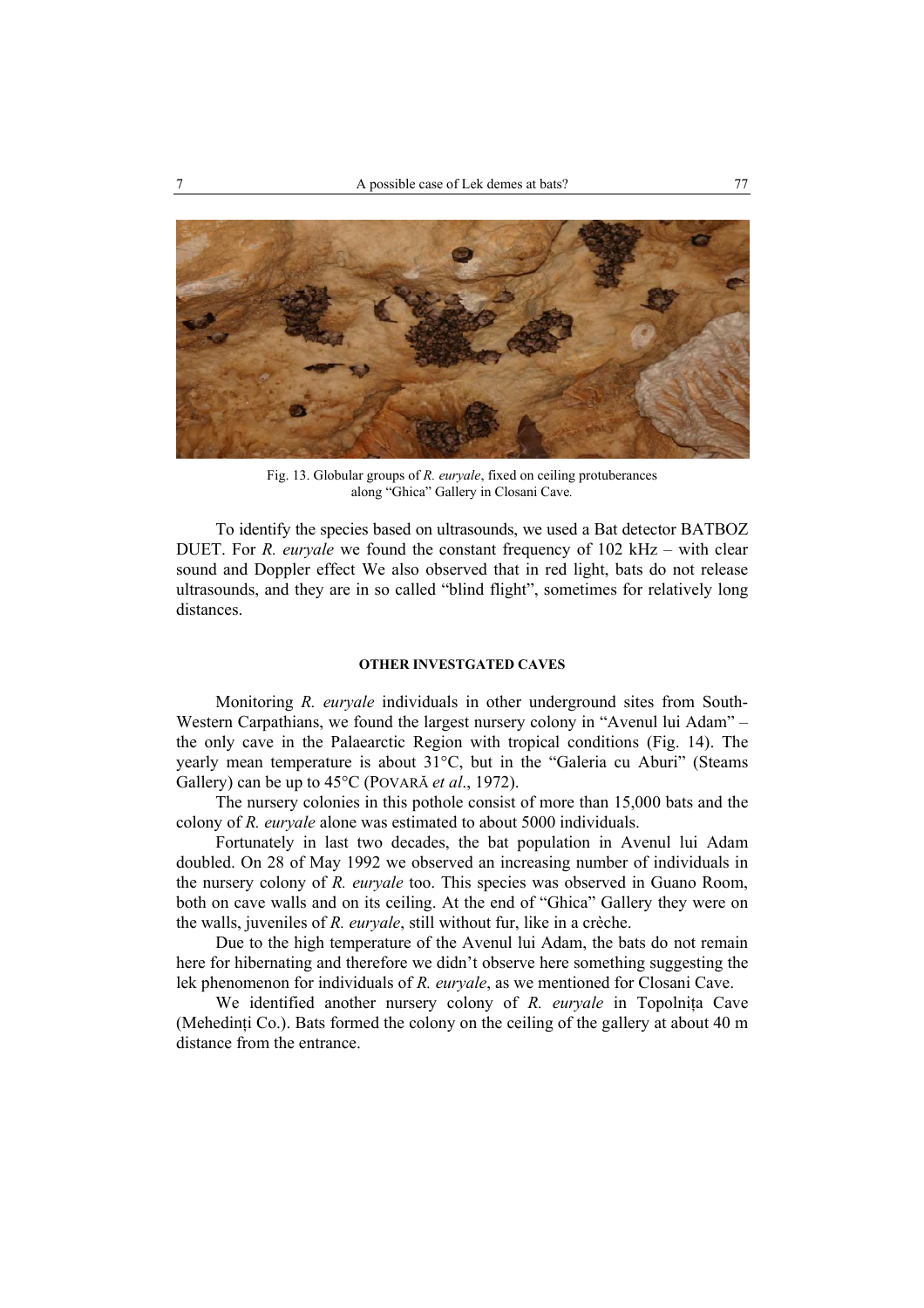

Fig. 14. Main areas from the Adam Aven Cave, with bat nursery colonies (With additional information and modifications after I. Povară *et al*. (1972).

This cave is inside Mehedinti National Park and rangers there control and reduce cave visits during the presence of the maternal colony. Just walking beneath the colony is very disturbing for individuals of *R. euryale* and soon they change their location or even leave the site.

The nursery colony of *R. euryale* in the Topolnita Cave is estimated at 1200– 1400 individuals. We observed also some individuals of the species before hibernation, but here without the presumed lek phenomenon. These few individuals are coming for hibernation in Topolniţa Cave from neighbouring Avenul lui Adam. However, it is possible that at least a part of the bats from the nursery colonies in Avenul lui Adam to migrate for mating and hibernation in Closani and Topolnita Caves (Daniela Borda, *in verbis*).

Some other information about "lek phenomenon" are from the amateur speleologists who observed globular groups of individuals of *R. euryale* on the extremity of stalactites in Peştera cu Apa de la Moara (Moneasa locality in the